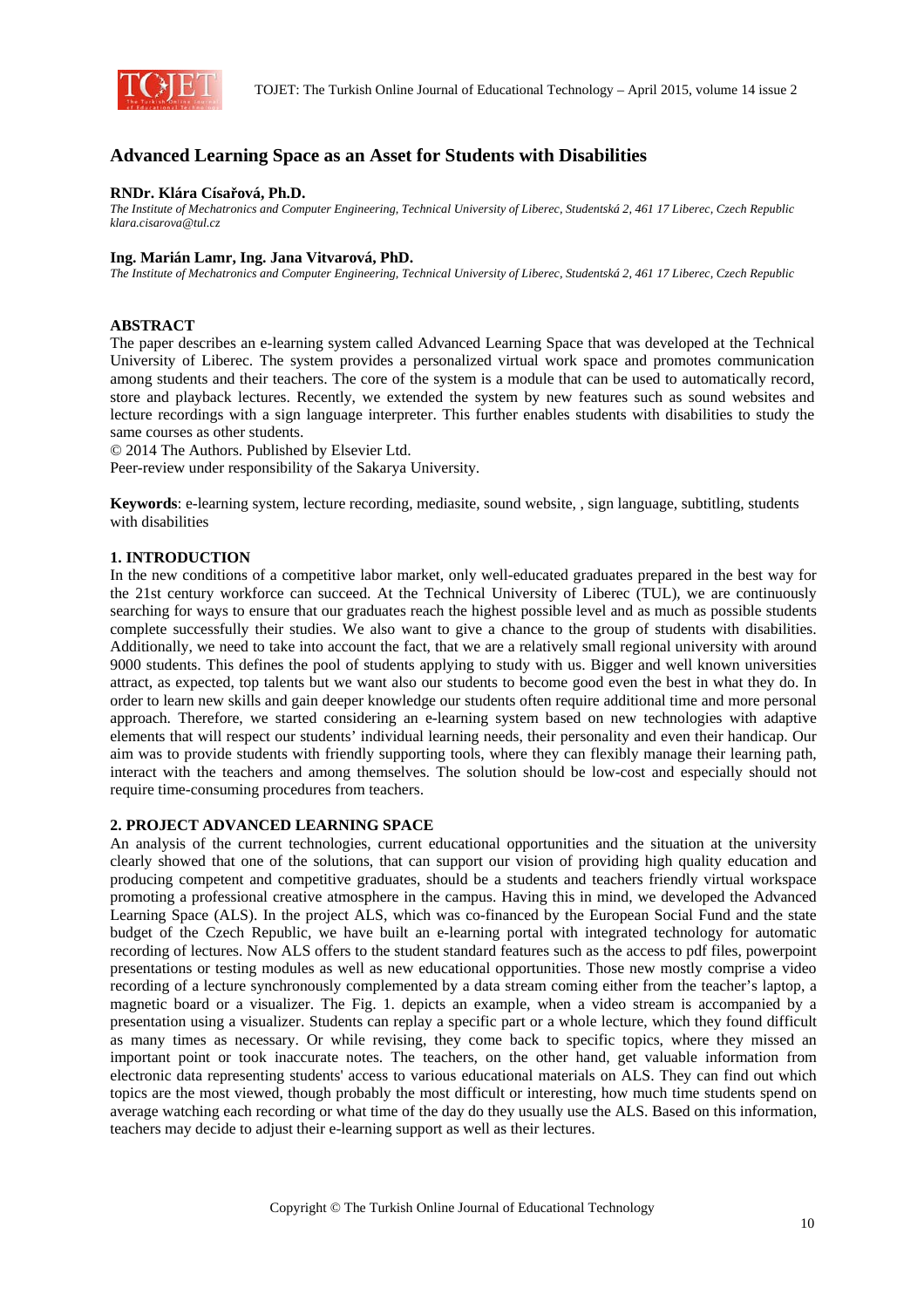



Fig. 1 Lecture recording example – video stream with a data stream from a visualize

# *2.1. ALS technologies*

From the very beginning, we rejected the idea of building ALS from scratch. Modern e-learning is no longer a simple Web catalog of lectures in the form of powerpoint presentations or PDF files but a complex system. The design and development of a comprehensive e-learning solution would have cost us an excessive amount of time, money and manpower. Nor did we intend to repeat the mistakes from previous years of buying a closed commercial system with no scope for our own extensions (Císařová, Kopetschke and Hnídek, 2010).

After considering all the criteria we chose the environment Moodle due to its considerable popularity in academia, open source code and time-tested reliability. We strictly avoid changes to the core of the Moodle in order to maintain the ability of regular updates. Extra features are added through the development of custom modules. The most significant modules are the user authentication, the integration with the university study agenda software and the integration with the storage of the recorded lectures (Císařová, Kopetschke and Hnídek, 2011).

The recording of lectures is based on the technology Mediasite from Sonic Foundry for the moment. The streams of lectures are stored in a special catalog, which is a part of the Mediasite web application. The lectures can be categorized and directly playback through the web browser with an enabled or disabled option for a download. Due to the university security requirement to limit an uncontrolled spread of the lectures outside the university, downloads are forbidden. But then the access to the streams revealed to be the stumbling block. For the above mentioned security reason, the streams were accessible only through specialized user accounts unique for each subject and teacher. However, this proved to be quite impractical. The teacher had to disclose this access information to his students and therefore had no longer control over its misuse. The storage fortunately provides a collection of Web services enabling to establish a connection to an external entity using an authentication ticket and make accessible selected streams within the ticket context, which led to the development of an extension module. This module allows adding a specialized content – a lecture recording to the course. Therefore, students need no longer special access credentials. Once they are subscribed to a course, they automatically see all the lectures published for that specific course. Although, a similar module already exists for Moodle, we developed our own, which enables a higher degree of automation in the selection of streams for a particular course. The hardware solution of the lecture recordings based on the approach "switch on, give lecture and switch off" is described in Svoboda and Vlasák (2013).

### *2.2. ALS current state*

The ALS portal was launched in pilot operation at the beginning of the spring semester in 2011. By January 2014 we had 375 registered authors - teachers and guests who agreed to stream their performances, 320 registered courses and around 4000 recordings of individual lectures and university events viewed 110,550 times. In the moment, the portal is used by two faculties out of seven. More statistical information can be found in Císařová and Kopetschke (2013). The numbers would although require an interpretation. A number of specialized lectures were intended only for a small amount of students and there are as well authors, who decided not to publish their recordings or use the portal only as a simple catalog of learning materials. Nevertheless, these data together with the positive feedback from students give a sense to the work of the whole development team.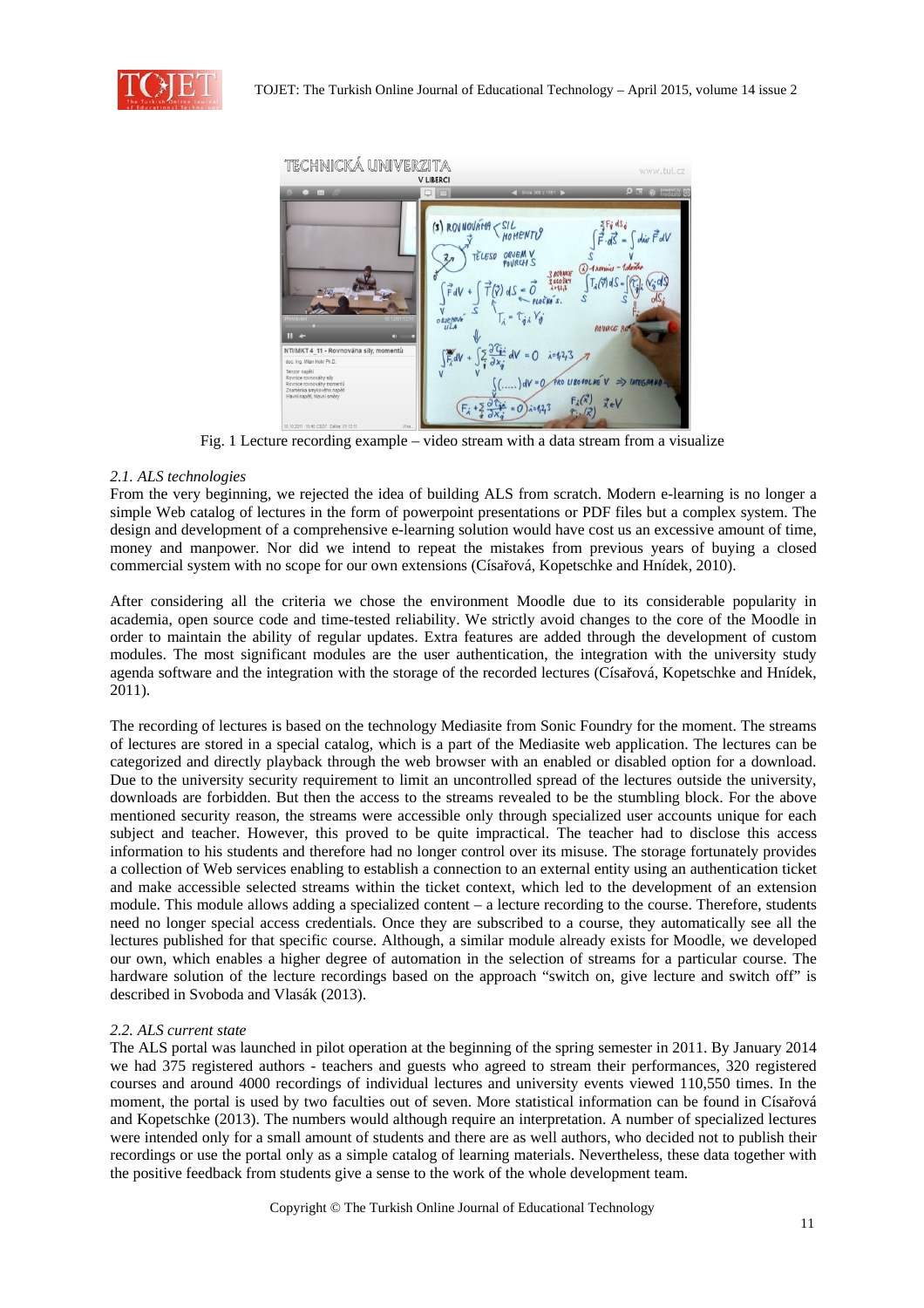

# **3. SUPPORT FOR STUDENTS WITH DISABILITIES**

Support for students with disabilities is addressed within the university project "Equal Opportunities", which is co-financed by the European Social Fund and the state budget of the Czech Republic. The aim of the project is to promote various activities creating better studying opportunities and more successful assertion in the labor market for students with special needs. The ALS feature of lecture recordings gives students with disabilities a chance to attend the lectures at least virtually or adapt the playback of the recordings to their needs (Gregová, Lamr and Tyl, 2013). The first may be important in particular for students with immune system disorders especially in times of increased incidence of viral disease. On the other hand, the adaptability of the playback is crucial for visually or hearing impaired students. At the moment, we are working on three adaptation elements; websites enhanced with sound, recording with a sign language interpreter and subtitling of the recording.

### *3.1. Websites enhanced with sound*

Sound websites or websites enhanced with sound target visually impaired student, which represent the largest group of students with disabilities at TUL. The access to the recordings as well as their basic format is not comfortable enough for those students as it was not originally designed for such purpose. Based on the discussions with concerned students, we created a simple intuitive web interface, which makes available recordings directly, not hidden among other e-learning materials. In order to ease the navigation, we use a small number of large elements (buttons or hyperlinks) and a sound system. When the student hovers the mouse over an element, the element's text is played. This way, the student can, for instance, search for a correct button. As there were not many elements at the beginning, our first idea was to read and record the necessary sounds for the elements ourselves. As it turns out, this solution is not very effective and produces unprofessional results. Maintaining the same volume, tone and style of the speech is in our conditions complicated and unfeasible. Another solution especially suitable for larger catalogs of lecture recordings is a use of a commercial synthesizer. The output of the synthesizer is exported into audio files that are incorporated into the site the same way as the sounds recorded by us. Visually impaired students prefer to have only a standalone audio stream. Therefore, we extracted the audio tracks from the original recordings and designed a simple audio player with regards to the students' needs. The Fig. 2. depicts the audio player. It has again large buttons enhanced with sound.

### *3.2. Recording with sign language interpreter*

.

Another software solution we are currently testing is a recording with a sign language interpreter designated for the hearing impaired students. There are two options; either the online or the on-demand mode. The first option is suitable, when the interpreter's recording can takes place at the same time as the teacher's lecture. The two video inputs, one from the camera recording the speaker and one from the camera recording the interpreter come simultaneously into a hardware device a videomix, where they are in real time layered together and can be broadcast live. In the case of the on-demand mode, the lecture can be taken using the classic one video input device and the recording of the interpreter can take place separately later on. Then, both streams need to be exported and composed using appropriate software tool such as Pinnacle Studio. By using visual effects and various techniques of keying we create an image of the interpreter in the teacher's image. Fig. 3. a) depicts the green-screen composing, where the green background behind the interpreter is filtered and made transparent. Fig. 3. b) depicts, on the other hand, the case, when the background is left.



Fig. 2. Audio player for visually impaired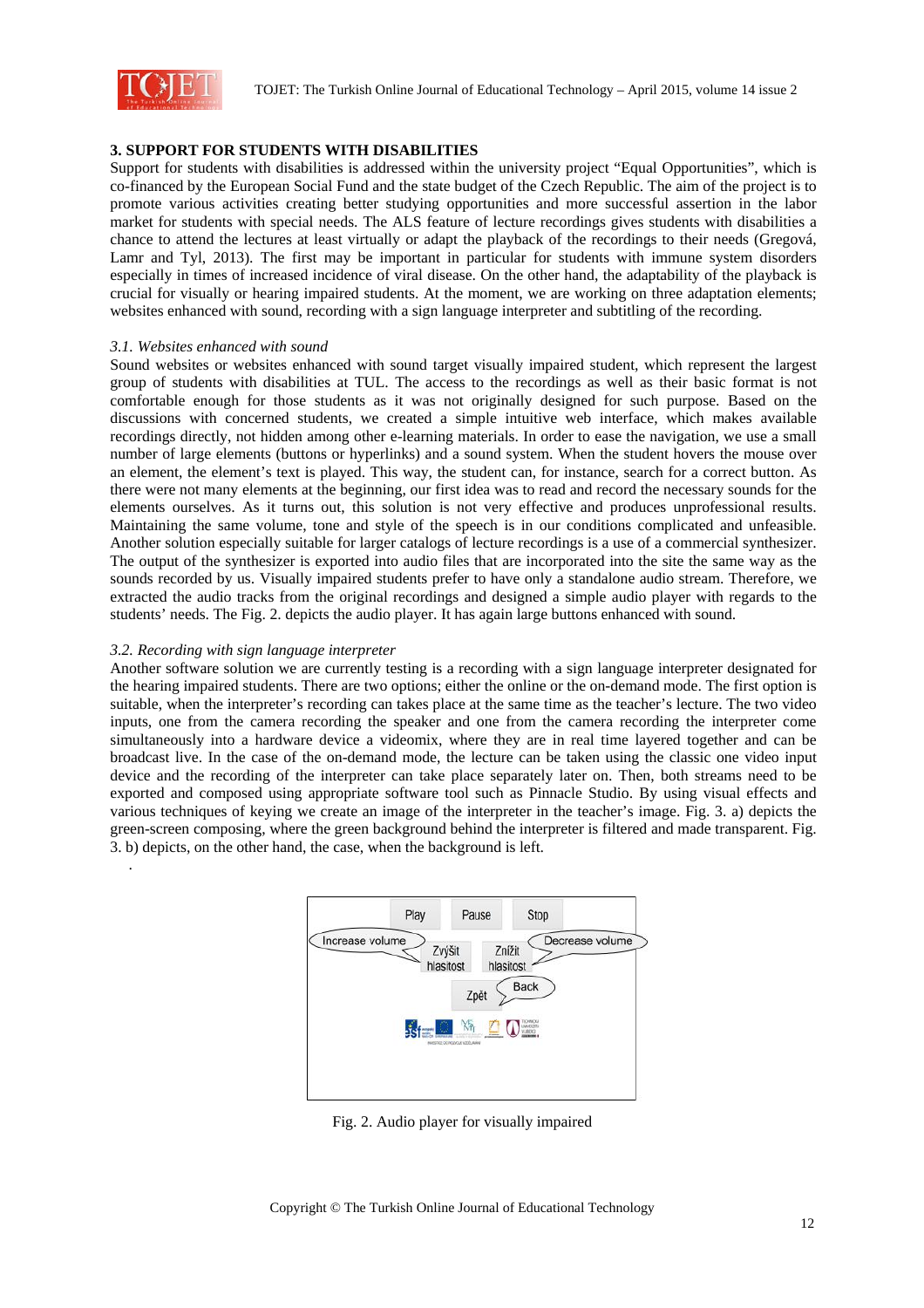



Fig. 3. Examples of (a) a composition with background filtering; (b) a composition without background filtering

### *3.3. Subtitling*

Subtitling or captioning of the recordings is a further enhancement aimed at students with hearing impairments. Again there are several ways of doing it. Individual methods differ in quality and time requirements. Mediasite itself provide support for automatic as well as manual methods. Automatic captioning here means that the stream is sent to a caption provider, who creates the subtitles and sent them back. As there are no caption providers for the Czech language and their services would be presumably quite expensive, this method is in our circumstances not applicable. As mentioned, Mediasite allows manual upload of subtitles created and specified in separate SAMI files. In this case, it is necessary to create subtitles manually using special software. In collaboration with our colleagues from the speech recognition group, we test the possibility to generated SAMI files automatically from the recordings. These automatically generated captions are still not hundred percent accurate. However, they can serve well for searching. As they already contain the right timing - when what text should appear, only the inaccuracies should be corrected manually. Fig. 4. depicts an example of the subtitling.



#### **4. CONCLUSION**

Fig. 4. Example of subtitling

New elements of e-learning together with wheelchair access, Braille translations or electronic orientation landmarks at the university premises can cause a real revolution in studying for disabled people. This academic year a student with severe disabilities was able to fully study the Information Technology (IT) specialization at the Faculty of Mechatronics. There was only one first year IT course missing in ALS and around 90% of all the first year IT lectures were recorded and made available to the student. The coverage in higher classes is lower, although continuously increasing.

In the next stage of the ALS development, we plan to provide support for mobile devices (already in progress) and include a virtual shop for electronic university textbooks in the EPUB format. In addition, we would like to implement a module for preventing plagiarism. As described earlier, we are continuously working to make